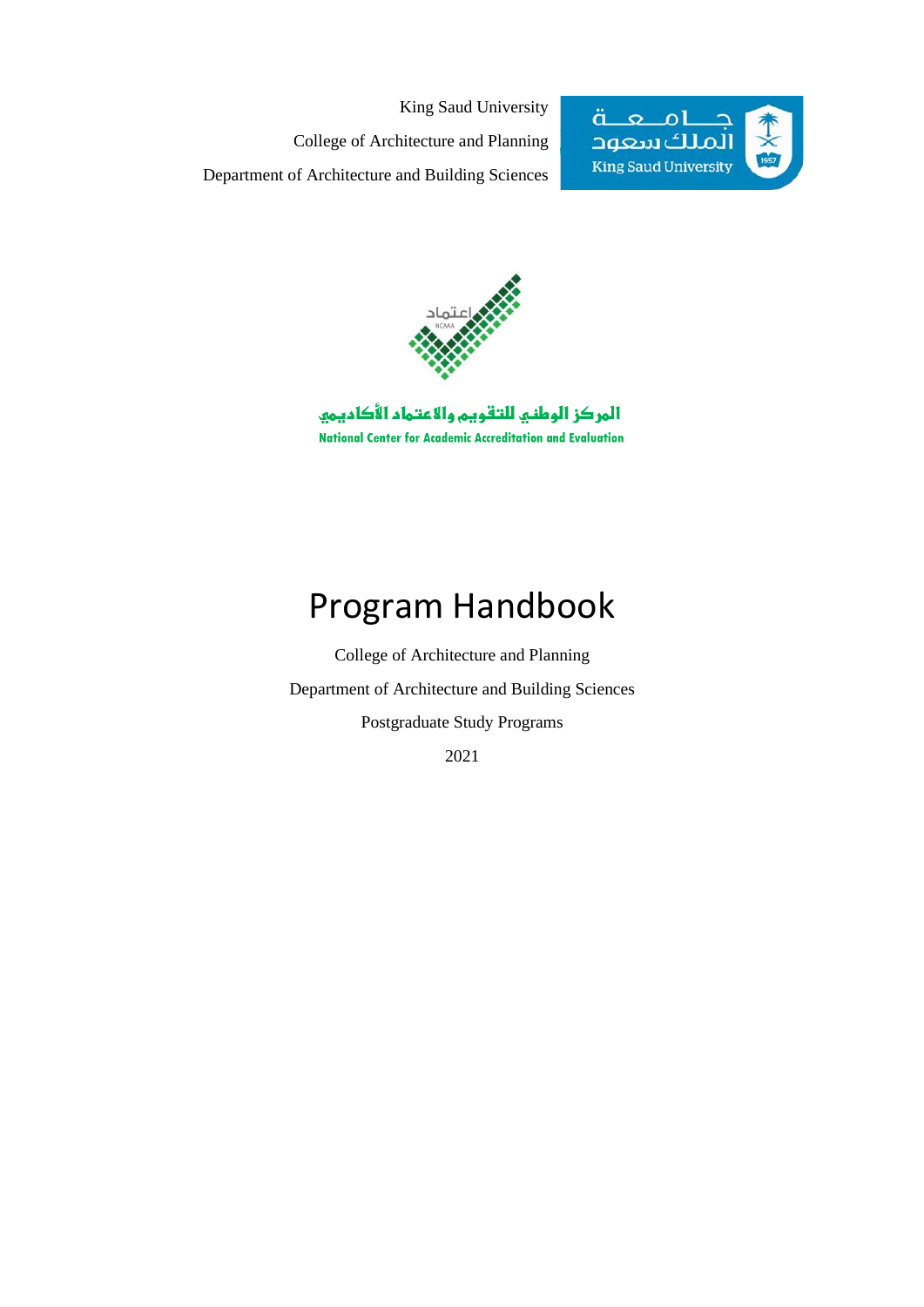The Department of architecture and building science has established postgraduate study programs intended to upgrade the students' professional abilities, to better serve the community and the future of the country. Since the year 198384/ a Master degree in architecture sciences has been offered successfully, and in a Doctor of Philosophy degree program was established.

The Deanship of Graduate Studies (DGS) was established in 1973 to specifically address the needs of the current and prospective graduate population. As the University has always aspired to make available specialized higher education so as to meet the needs of the Kingdom of qualified graduates holding high academic degrees, in 1978 the University Council approved, the establishment of the College of Graduate Studies. Afterwards, in 1997, name was amended to the Deanship of Graduate Studies to further support the graduate population. This was due to an increased interest in providing services designed for current and prospective graduate students. DGS's profile has expanded to include more full-time masters and doctoral students.

DGS at King Saud University (KSU) administers all graduate programs and implements regulations and executive procedures relating to these programs. It communicates the benefits of the graduate education within and beyond the KSU community. The DGS fosters collaborations with industry, government, national universities, and world-class universities to insure that: high academic standards for graduate studies are maintained; diversity across graduate programs and graduate students is valued and respected; new graduate programs that are in line with the academic needs, keep pace with scientific and technical progress, and address social issues are initiated; policies and procedures related to graduate education are fair and consistent; creativity and innovation are encouraged; serving the comprehensive national development plans is sought; and providing graduate education and serving graduate students are integral parts of the university mission.

KSU aspires to achieve excellence and innovation. Hence, the DGS has established its strategic ten-year plan to complement the University's strategic initiatives specifically in the areas of enriching graduate educational experiences and to meet current and future

The undertaking of the DGS requires leadership based upon strategic visioning of the Kingdom's needs for a graduate-educated citizenry and workforce, wise stewardship of King Saud University's human, physical and financial resources in behalf of delivering outstanding programs. The strategic objectives and initiatives that follow, derived from an analysis of the current status of graduate studies at KSU, amplify these ideas.

1- Provide and foster internationally competitive graduate and professional programs that support interdisciplinary inquiry, intellectual development, knowledge and skill acquisition, and student success.

2- Attract, nurture and retain graduate students of high caliber, ability and passion.

3- Foster innovative and high quality research.

4- Promote cross-program/college collaborations and increased opportunities for interdisciplinary programs.

5- Develop strategic and active national and international partnerships in graduate education.

6- Expand and strengthen the infrastructure and financial base needed to propel and sustain progress in graduate education.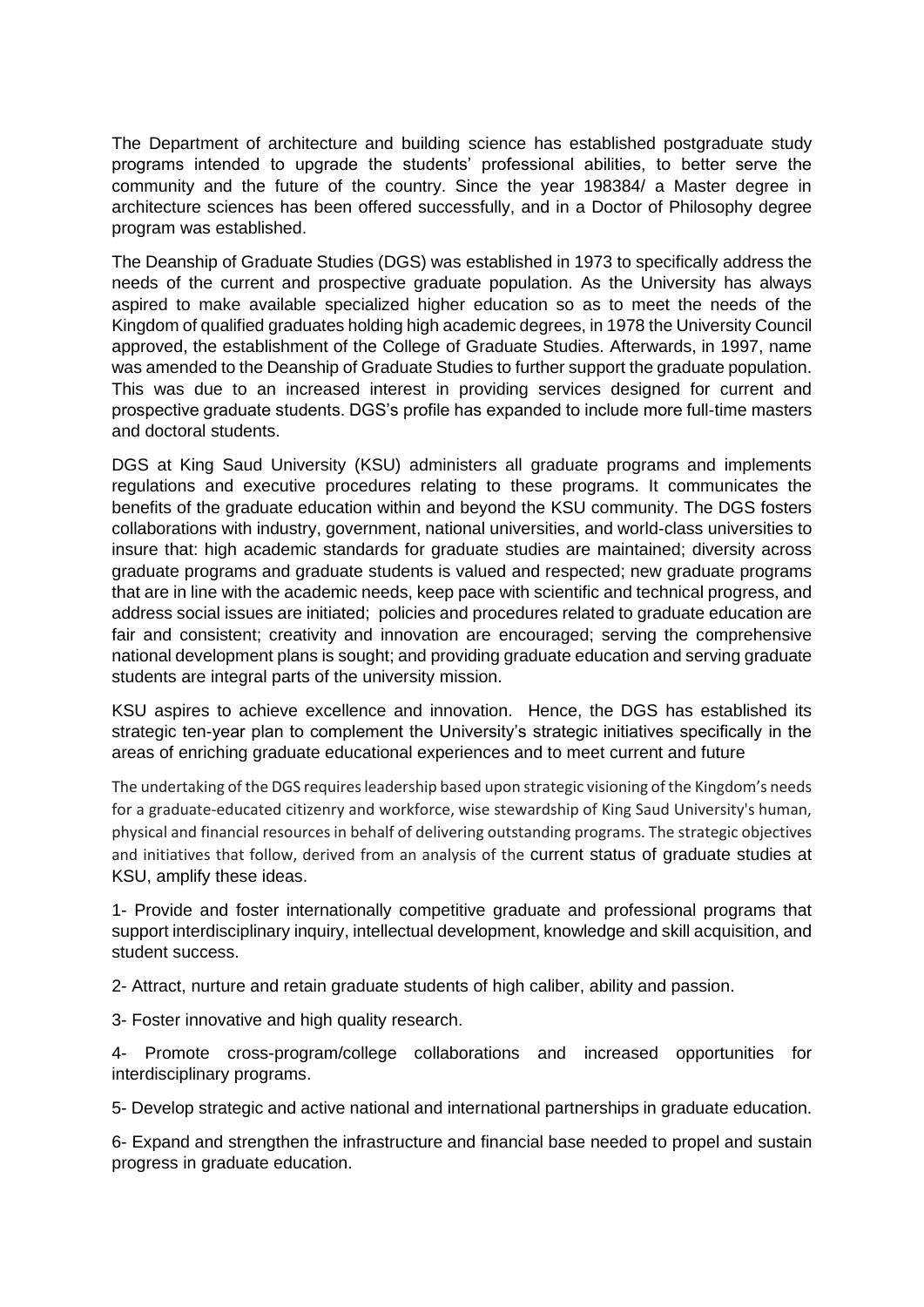7- Enhance administrative the infrastructure of the Deanship of Graduate Studies

#### **KSU's Admission requirements:**

#### Master's Programs

A score of at least 70 in the General Aptitude Test, except for students on external scholarships and (executive / medical education) programs.

#### PhD Programs

A score of at least 45 in the TOEFL-iBT test, 4 in the IELTS Academic test, or 60 in STEP; the concerned department may require a higher score.

A score of at least 70 in the General Aptitude Test, except for students on external scholarships.

#### **Admission requirements as per the Unified Law of Graduate Studies:**

1. Applicant must be a Saudi citizen or, if non-Saudi, on an official scholarship.

2. Applicant must have a university degree from a Saudi university or any other accredited university.

3. Applicant must have a record of good conduct and be medically fit.

4. Applicant must submit two letters of recommendation from professors who have taught him.

5. Applicant, if an employee, must provide his employer's approval for studying.

6. PhD applicant must enroll as a full-time student, otherwise approval of KSU's Council shall be needed.

7. The department may require that the student pass some complementary courses from a previous university stage.

#### Tuition fee in Saudi riyals Higher Diploma  $PhD$ master 30,000 70,000 100,000 **Humanities Programs Scientific Programs** 40,000 80,000 120,000 **Health Programs** 50,000 100,000 150,000\* **(Natur Program in Environmental S** 90,000 int Master Program in Renewable Energy 80,000

#### **Additional requirements as per concerned programs as follows**: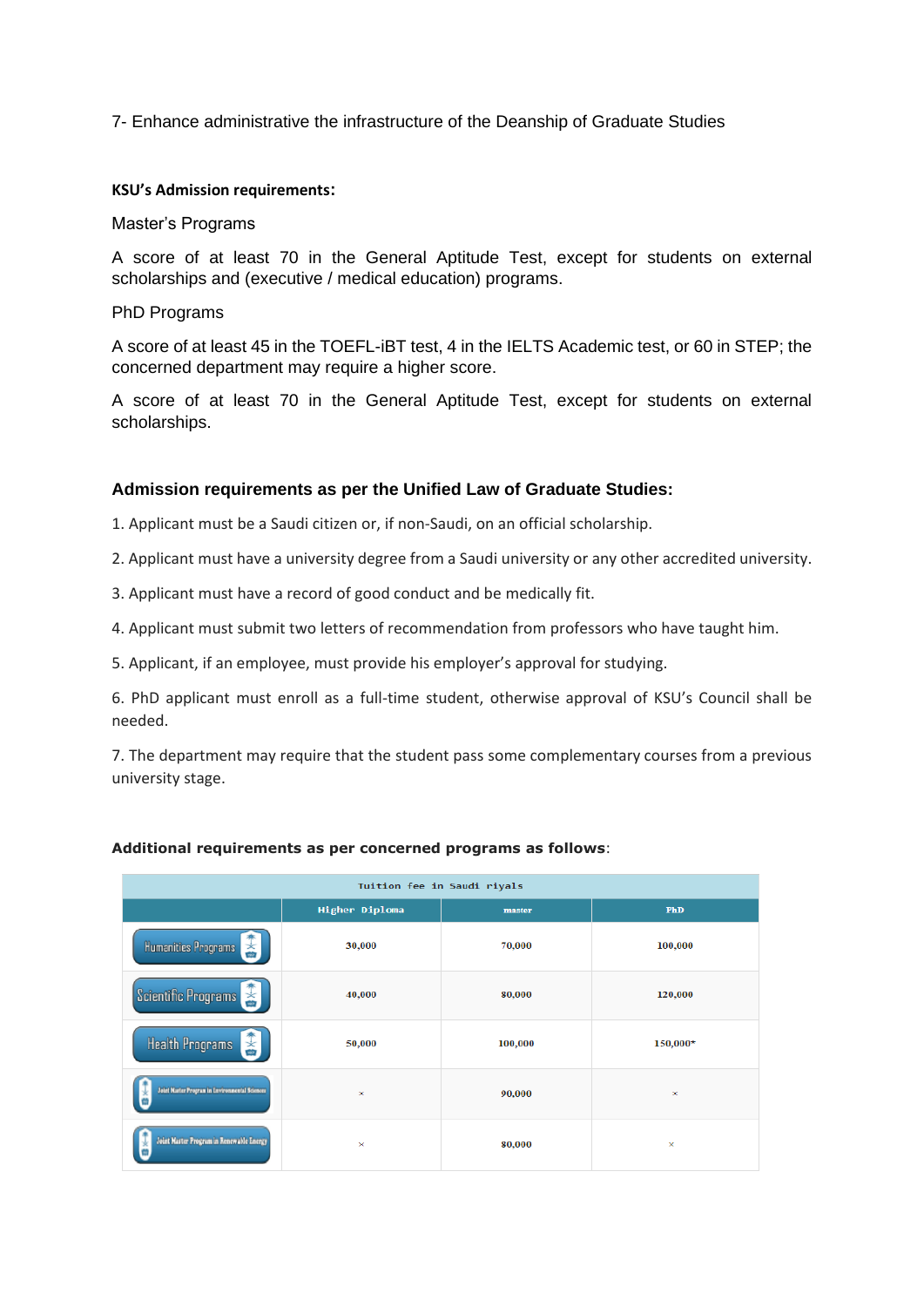The tuition fee must be paid before registering for courses in equal semester installments at the beginning of each academic semester (or at the beginning of each academic year if the program follows an annual study plan) as per the minimum period allowed to gain the academic degree according to the study plan of the program.

In case the student exceeds the regular minimum period (two semesters for higher diploma, four for the master's degree, and six for the doctoral degree), an additional fee must be paid according to the number of additional semesters as follows:

| <b>Programs</b>   | <b>Higher</b><br><b>Diploma</b> | Master's | PhD  |
|-------------------|---------------------------------|----------|------|
| <b>Humanities</b> | 3000                            | 4000     | 5000 |
| <b>Scientific</b> | 4000                            | 5000     | 6000 |
| <b>Health</b>     | 5000                            | 6000     | 7000 |

Additional Semester Fee (in Saudi Riyal):

The study unit fees for complementary courses, if required, are as follows:

|                                      | Master's          |                   |               | PhD               |                   |               |
|--------------------------------------|-------------------|-------------------|---------------|-------------------|-------------------|---------------|
| <b>Study</b><br>Unit<br>Fee          | <b>Humanities</b> | <b>Scientific</b> | <b>Health</b> | <b>Humanities</b> | <b>Scientific</b> | <b>Health</b> |
| (in<br><b>Saudi</b><br><b>Riyal)</b> | 1000              | 1200              | 1300          | 2000              | 2400              | 2600          |

### **Tuition Fee Remission Policy:**

The tuition fee remission can be provided according to the official university academic calendar as follows:

- 1. Before the end of the second week of the commencement of the academic semester.
- 2. Within three working days of the issuance of the university ID number if issued after the end of the second week of the commencement of the academic semester.
- 3. 70% of the tuition fee can be refunded in the event of dropping or withdrawing from the semester after the end of the second week up to the end of the fifth week of the commencement of the academic semester.
- 4. The tuition fee cannot be refunded after the end of the fifth week of the commencement of the academic semester.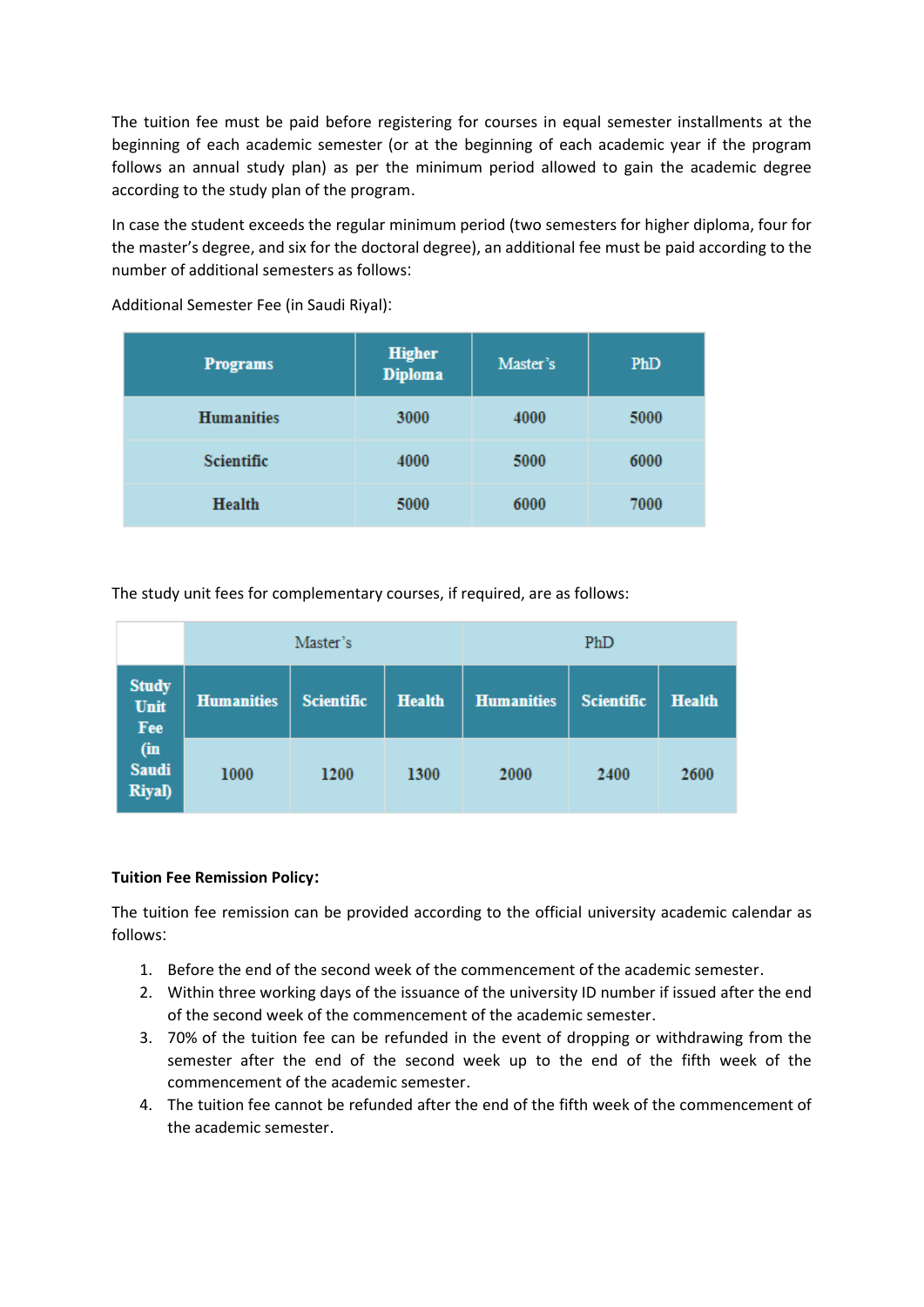English tests accepted and equivalent scores:

|             | <b>IELTS</b>    | <b>TOEFL</b>         |                   |
|-------------|-----------------|----------------------|-------------------|
| <b>STEP</b> | <b>Academic</b> | Internet-based (IBT) | Paper-based (PBT) |
| 100         | 7               | 94                   | 587               |
| 97          | 6.5             | 79                   | 550               |
| 83          | 6               | 61                   | 500               |
| 75          | 5.5             | 53                   | 475               |
| 67          | 5               | 51                   | 466               |
| 64          | 4.5             | 48                   | 458               |
| 60          | 4               | 45                   | 450               |
| 56          | 3.5             | 39                   | 425               |
| 52          | 3               | 32                   | 400               |

#### **Note:**

In the event that you sit for the required test without using the KSU code and that it was not possible for the Deanship to verify the result of the test, this may impede the completion of final admission procedures .The IELTS Academic only shall be accepted; other tests, including IELTS Indicator shall not be accepted.

#### **Important Notice:**

Applicants will have to acknowledge that all of the information provided and all of the documents uploaded are true and accurate and that the university is entitled to reject applications and subsequently terminate admission into programs without prior notice; in addition, all legal procedures will be taken against applicants if any concerned information and documents were proven to be fake.

### **Departmental Admission Requirements**

MSc in Architecture and Building Sciences, Architecture and Building Sciences:

- 1. Applicant must hold a full-time bachelor's degree in architecture from KSU or any university accredited by Ministry of Education with a minimum of an "Above Average" (3.25/5) GPA or equivalent.
- 2. Applicant holding a bachelor's degree in urban planning, urban design, environmental architecture, interior design, or interior architecture from KSU or any university accredited by Ministry of Education with a minimum of an "Above Average" (3.25/5) GPA or equivalent may be accepted.
- 3. Providing a statement of purpose for the study.

PhD in Architecture and Building Sciences, Architecture and Building Sciences: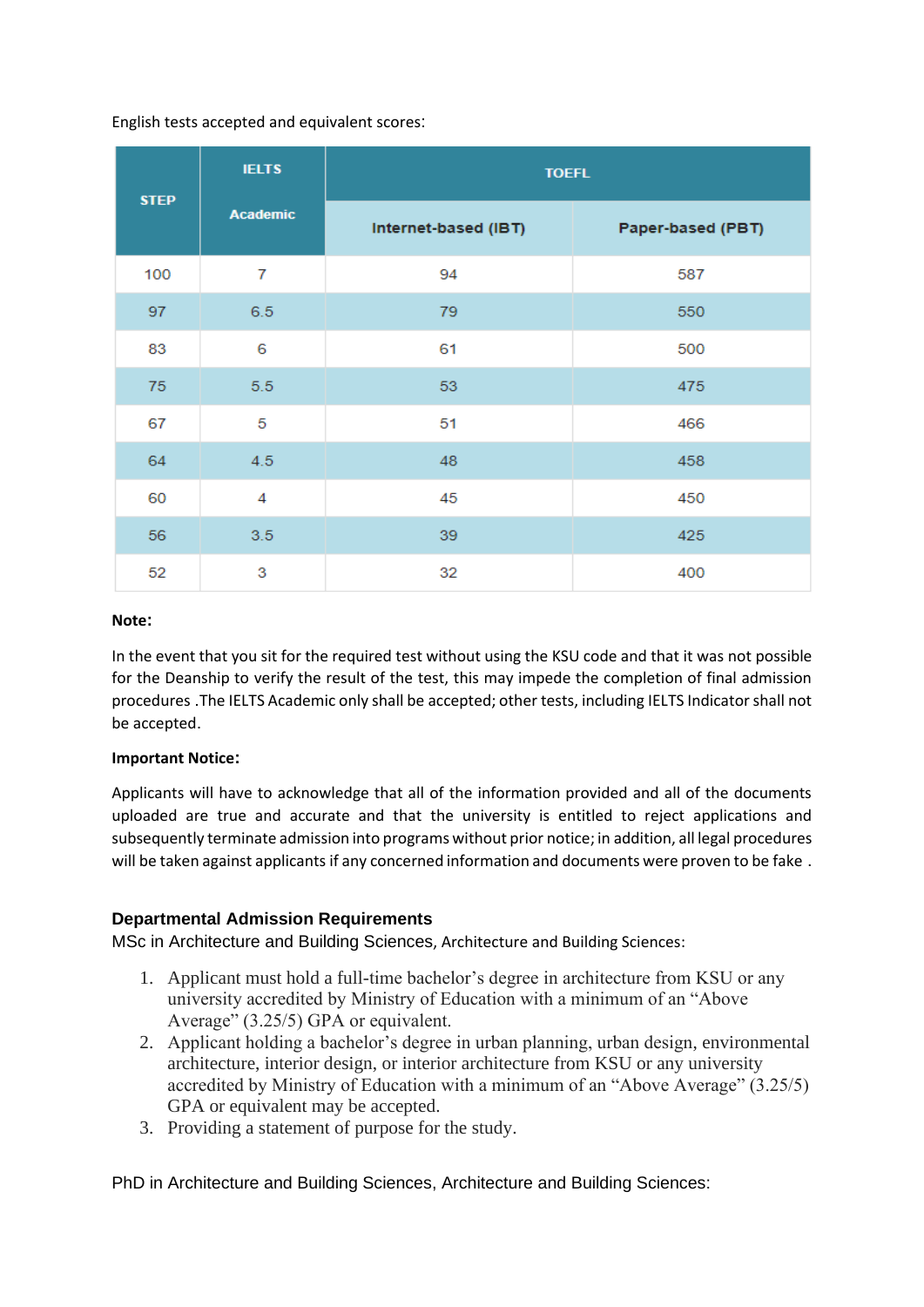- 1. Applicant must hold a full-time master's degree in architecture from KSU or any university accredited by Ministry of Education with a minimum of a "Very Good" (3.75/5) GPA or equivalent.
- 2. Applicant holding a master's degree in urban planning, urban design, environmental architecture, interior design, or interior architecture from KSU or any university accredited by Ministry of Education with a minimum of a "Very Good" (3.75/5) GPA or equivalent may be accepted.
- 3. Providing a statement of purpose for the study.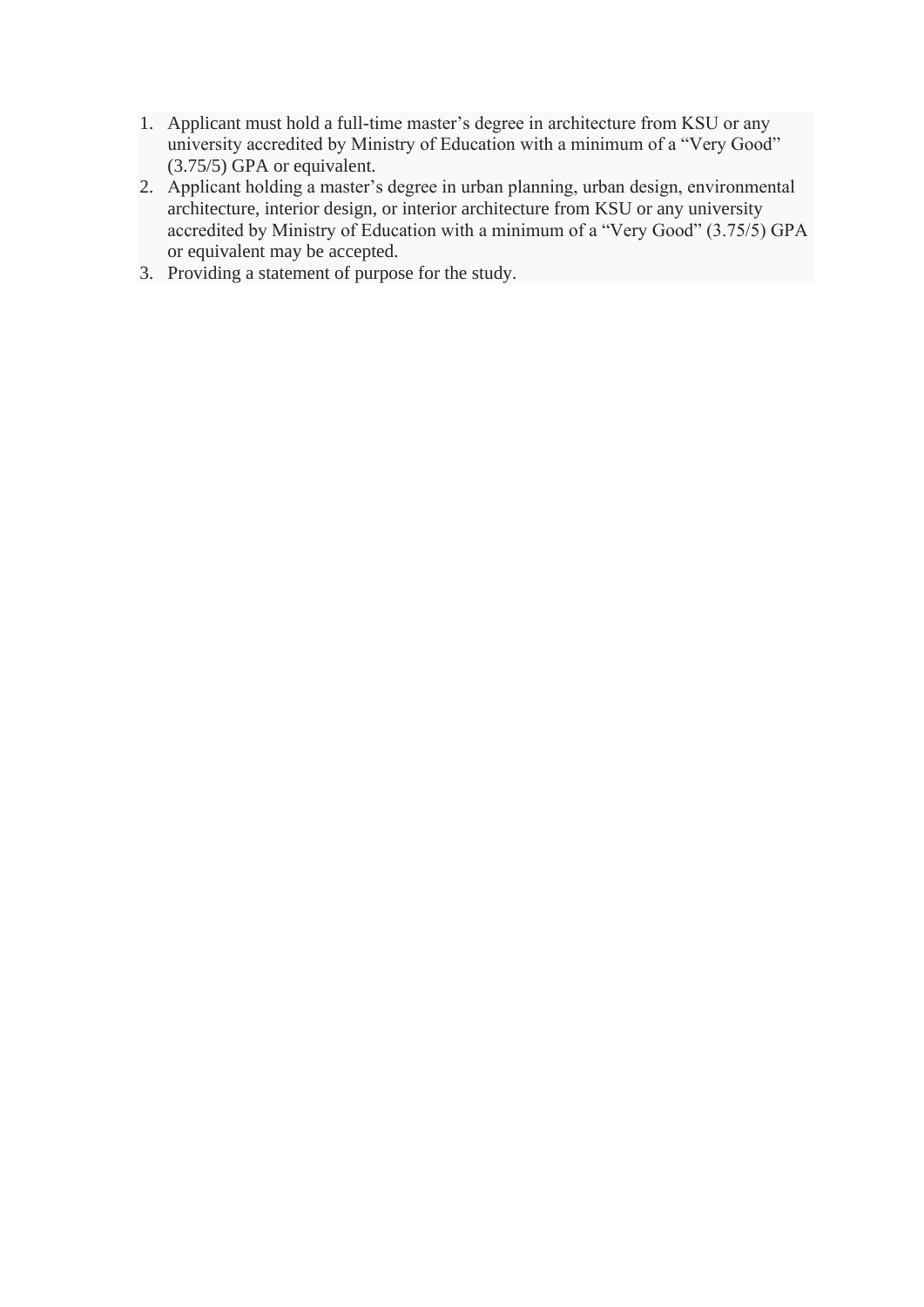### **Master of Architecture and Building Sciences**

#### **Description of the Program**

The department of Architecture and Building Sciences offers a Masters' of Architecture and Building Sciences Degree program. This program is intended to upgrade the professionals in both their theoretical and technical aspects.

#### **The Goals of the Program**

- 1) Compliance with the continuous development of the profession and market requirements for new technologies and their implication on the field of Architecture.
- 2) Allowance for exploring new methods and techniques for superior qualities of the built environment not forgetting the cultural aspects of the Muslim communities.
- 3) Prepare Thesis and researches both Theoretical and practical on a Master's level that allow for further graduate studies.

#### **Rules of Acceptance in Program**

Holders of Bachelor of Architecture and Building sciences degree or equivalent are accepted, grades as required by department.

#### **Requirements of Program**

The program is offered through courses and thesis.

A minimum of 36 credit hours, distributed on 30 credit hours of courses and 6 credit hours in the research thesis.

| Level                                            | <b>Course Code</b> | <b>Course Title</b>                                            | Required or<br><b>Elective</b> | <b>Credit Hours</b>      |
|--------------------------------------------------|--------------------|----------------------------------------------------------------|--------------------------------|--------------------------|
| Level                                            | ARCH 501           | Integrated Architectural Workshop                              | Required                       | 4                        |
|                                                  | ARCH 580           | Design Methods                                                 | Required                       | 2                        |
|                                                  | ARCH 590           | Research Methods                                               | Required                       | 3                        |
|                                                  |                    |                                                                |                                | 9                        |
| Level<br>$\mathbf{2}$                            | ARCH 503           | Advanced Design Research                                       | Required                       | 4                        |
|                                                  | ARCH 596           | Computer Applications in Building<br>Technology And Management | Required                       | 3                        |
|                                                  | ARCH 599           | Special Topics in Architectural Research                       | Required                       | 2                        |
|                                                  |                    |                                                                |                                | 9                        |
| Level<br>3                                       | ARCH 513           | Special Topics in Architectural Theory and<br>History          | Required                       | 3                        |
|                                                  | ARCH 521           | Principles of Facility Design                                  | Required                       | 2                        |
|                                                  | ARCH 571           | Integration of Building Sub-Systems                            | Required                       | 2                        |
|                                                  | ARCH 576           | Special Topics in Building Economics and<br>Project Management | Required                       | $\overline{\mathcal{L}}$ |
|                                                  |                    |                                                                |                                |                          |
|                                                  |                    |                                                                |                                | 9                        |
| Level                                            | ARCH 538           | Special Topics in Environmental Design                         | Required                       | 3                        |
|                                                  | ARCH 600           | Master's Degree Thesis                                         | Required                       |                          |
|                                                  |                    |                                                                |                                | 4                        |
| <b>Total Credit Hours for The Master Program</b> |                    |                                                                |                                | 31                       |

### **Program Schedule**

#### **Course Description**

**Arch 501: Integrated Architectural Workshop**